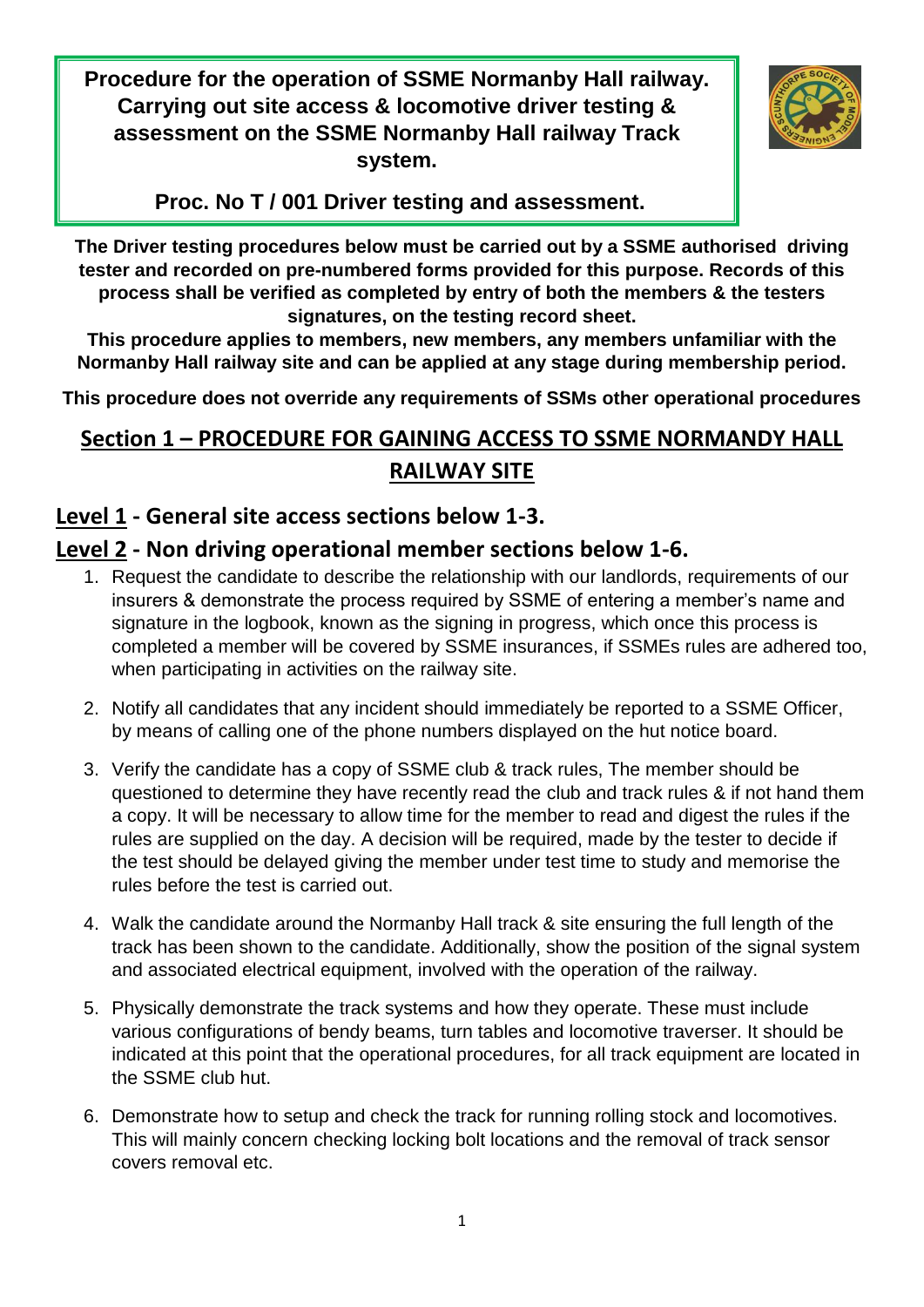7. The above should be carried out by a SSME officer or a nominated experienced member. Records, recording the name of the member, instructor and the date and time the procedure was carried out shall be kept on pre-numbered forms available for this task.

#### **Section 2 - PRE - TEST REQUIREMENTS - LOCOMOTIVE DRIVERS**

- 1. During the test no other locomotive will be permitted on the track & testing shall not be conducted during public running periods.
- 2. Before the test starts the track and track systems should be checked and made ready for running. If a steam locomotive is to be used for the test a water and coal supply must be established at the station.
- 3. A driver who is barred from holding a UK driving license, for health-related issues, according to SSME club rules cannot be tested.
- 4. Verify the driver to be tested has passed the access to site/track setup section of the test procedure and the records have been completed correctly before the test can commence.
- 5. The test should be carried out by a club officer, or an experienced member nominated for this task.
- 6. The driving test can be carried out with the member's own locomotive or the club locomotive.
- 7. The test should be carried out with a single riding car with only the test locomotives on the track, for the entire duration of the test.
- 8. Demonstrate the driving trolley coupling and braking systems, including operation of the brakes.
- 9. Check that the driver is aware of the speed limits enforced on all parts of the track such as the station and main track. Make the candidate aware that further enforced speed limits may be applied at varying times due to track conditions or constraints and that these must also be observed.
- 10.The tester should sit behind the driver for several circuits of the track.
- 11.The tester shall observe that the candidate is driving in a smooth and controlled manner, observing the speed limits and obeying signals.
- 12.If the driver is driving erratically or not observing signals or speed limits the tester should stop the test and remove the locomotive and driver from the track.
- 13.If a tester fails a driver, for reasons given above or otherwise, this decision will be final on the day of the test
- 14.The test will normally start in the steaming bay, with the locomotive to be used for the test on one of the steaming bays stands with the driving trolley to be used on one of the steaming bay trolley stands.

15.